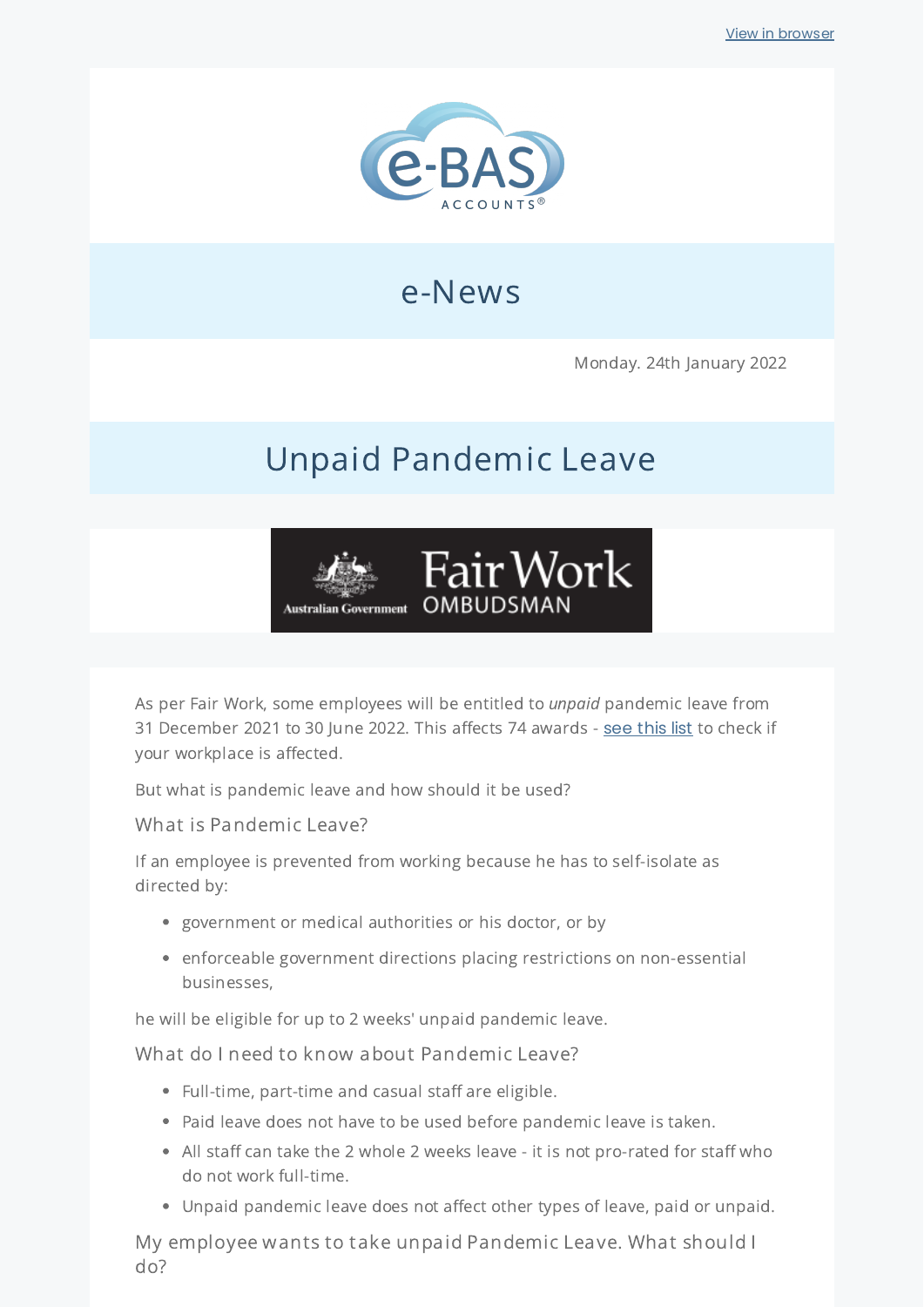Your employee needs to advise you when they will take the leave (even if it's already started) and the reason they are taking it. He should do this via email so that you both have written evidence as to when the leave was taken. The employee should indicate how long he will be absent from work. You can ask your employee to provide evidence that shows why they took the leave, such as a medical certificate. Note, if your employee is actually ill from Covid-19, then he/she may benefit from taking paid personal leave instead. In this case, you could ask for other [evidence](https://www.austpayroll.com.au/if-an-employee-gets-covid-on-annual-leave-can-they-use-sick-leave-instead/) such as a positive PCR or Rapid Antigen Test reading.

Go to this Fair Work [page](https://coronavirus.fairwork.gov.au/coronavirus-and-australian-workplace-laws/pay-leave-and-stand-downs/unpaid-pandemic-leave-annual-leave-changes-in-awards) for further information.

## Latest Articles

**STP PHASE 2** 

### **Is your [Software](https://www.e-bas.com.au/is-your-software-provider-ready-for-stp-phase-2-now/) Provider ready for STP Phase 2 now?**

Find out which providers are ready for STP 2 now & which ones have an ATO deferral.



#### **[Stapled](https://www.e-bas.com.au/stapled-super-funds/) Super Funds**

From 1st November 2021, when a new employee starts working for you, you must pay their super into their "Stapled Super Fund" if he/she does not provide you with a choice of fund.



#### **[Director](https://www.e-bas.com.au/director-id/) ID**

Are you a director? You need to read this! Director ID is coming in November 2021.

#### **STP PHASE 2**

#### **STP Phase [2:What](https://www.e-bas.com.au/stp-phase-2-what-is-it-good-for/) is it Good for?**

Have you heard? STP (Single Touch Payroll) is expanding from Phase 1 to, you guessed it, Phase 2.

[Subscribe](https://landing.mailerlite.com/webforms/landing/v8m1z3) to e-News

e-BAS Accounts

PO Box 3128

Grovedale VIC Australia 3216

[www.e-bas.com.au](https://www.e-bas.com.au/)



[1300](tel:1300 660 655) 660 655 [louisem@e-bas.com.au](mailto:louisem@e-bas.com.au)

You received this email because you signed up on our website or you are our client.

[Unsubscribe](http://localhost:3000/decode_hex/68747470733a2f2f707265766965772e6d61696c65726c6974652e636f6d2f73307137763967306339)